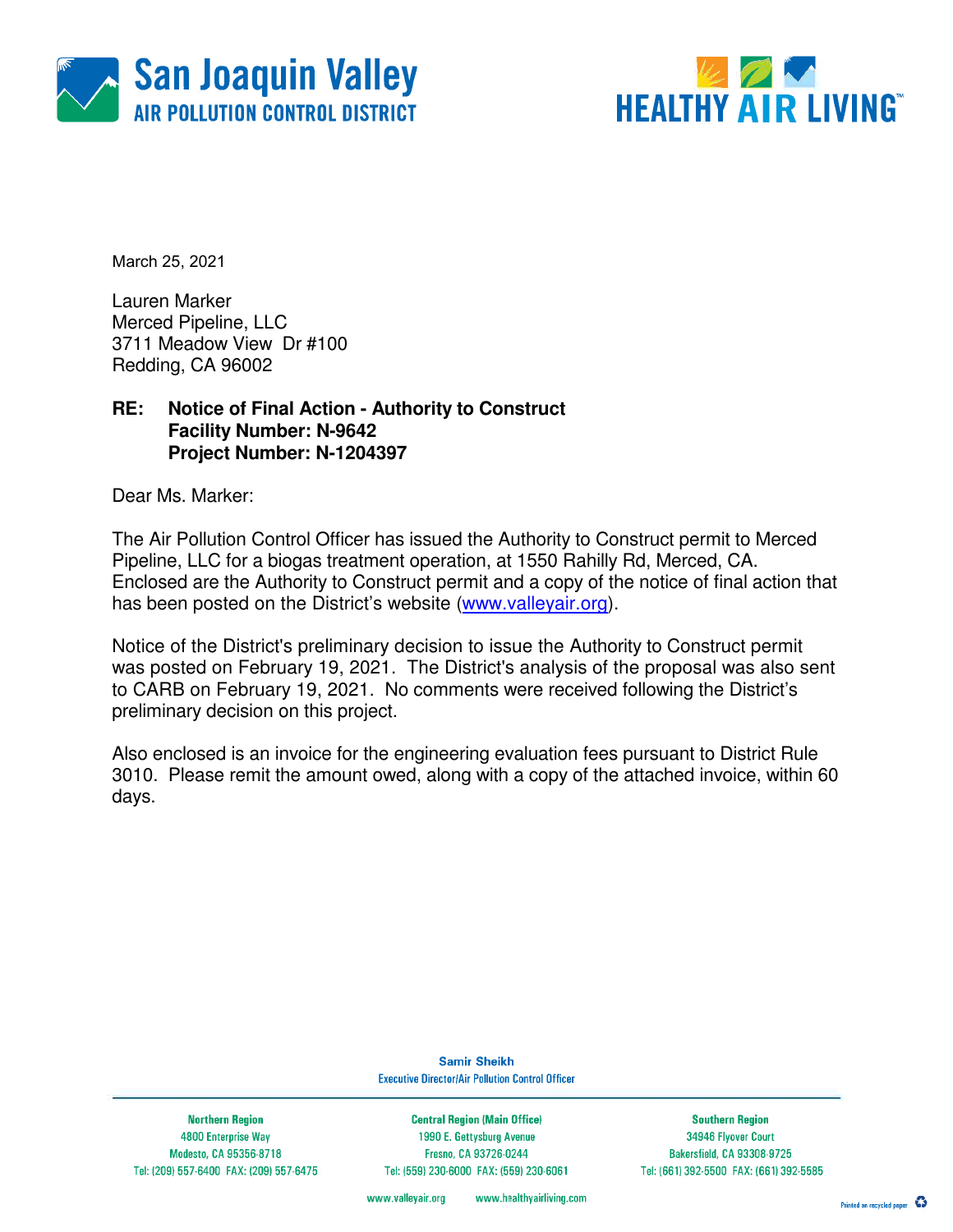March 25, 2021

Ms. Lauren Marker Page 2

Thank you for your cooperation in this matter. If you have any questions, please contact Mr. Leonard Scandura at (661) 392-5500.

Sincerely,

ndma hema

Brian Clements Director of Permit Services

BC:rue

**Enclosures** 

cc: Courtney Graham, CARB (w/ enclosure) via email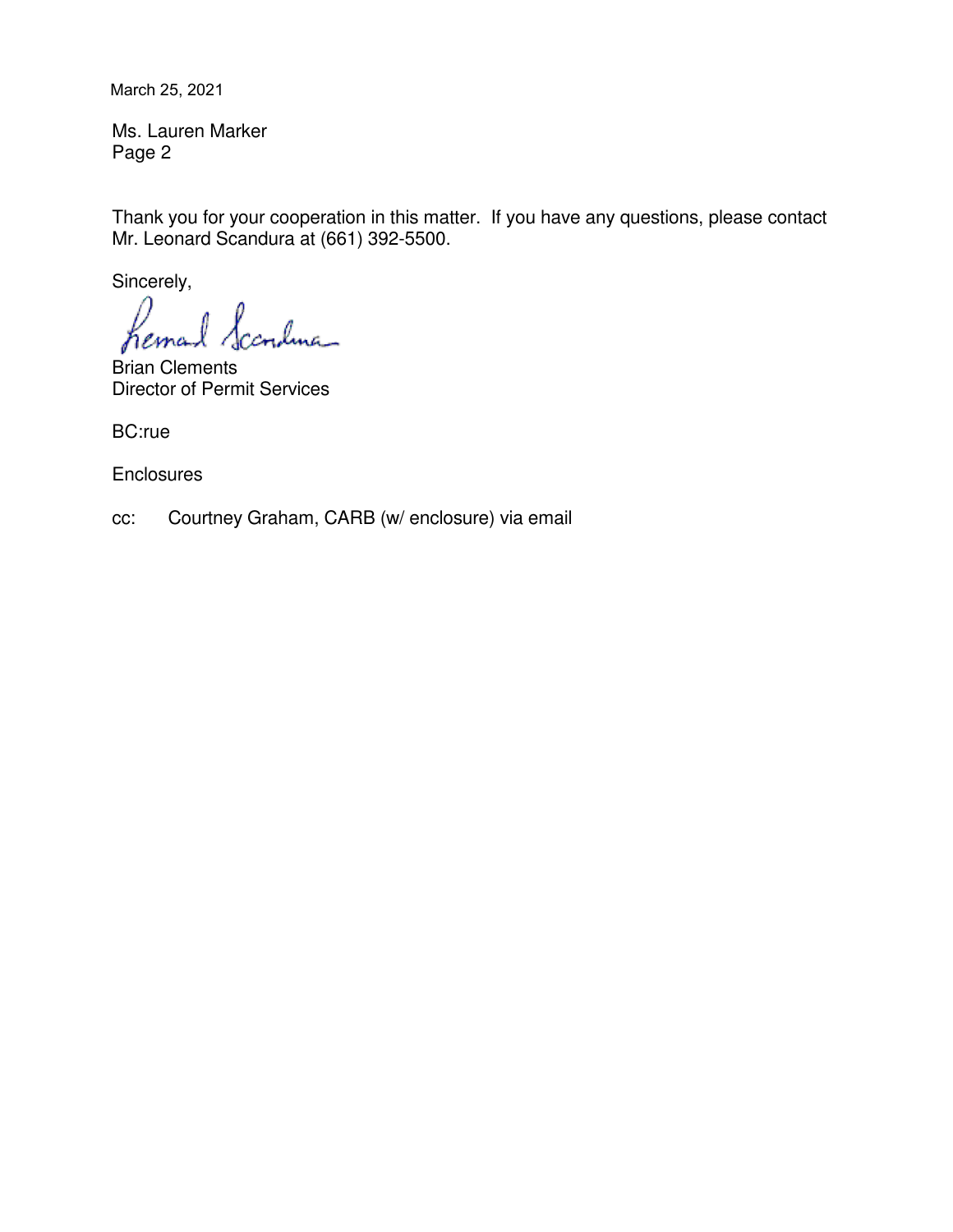



Facility # N-9642 MERCED PIPELINE, LLC 3711 MEADOW VIEW DR SUITE 100 REDDING, CA 96002-9610

# **AUTHORITY TO CONSTRUCT (ATC)**

### *QUICK START GUIDE*

- 1. **Pay Invoice**: Please pay enclosed invoice before due date.
- 2. **Fully Understand ATC**: Make sure you understand ALL conditions in the ATC prior to construction, modification and/or operation.
- 3. **Follow ATC**: You must construct, modify and/or operate your equipment as specified on the ATC. Any unspecified changes may require a new ATC.
- 4. **Notify District**: You must notify the District's Compliance Department, at the telephone numbers below, upon start-up and/or operation under the ATC. Please record the date construction or modification commenced and the date the equipment began operation under the ATC. You may NOT operate your equipment until you have notified the District's Compliance Department. A startup inspection may be required prior to receiving your Permit to Operate.
- 5. **Source Test**: Schedule and perform any required source testing. See [http://www.valleyair.org/busind/comply/source\\_testing.htm](http://www.valleyair.org/busind/comply/source_testing.htm) for source testing resources.
- 6. **Maintain Records**:Maintain all records required by ATC. Records are reviewed during every inspection (or upon request) and must be retained for at least 5 years. Sample record keeping forms can be found at http://www.valleyair.org/busind/comply/compliance\_forms.htm.

By operating in compliance, you are doing your part to improve air quality for all Valley residents.

### **For assistance, please contact District Compliance staff at any of the telephone numbers listed below.**

Samir Sheikh Executive Director/Air Pollution Control Officer

Northern Region 4800 Enterprise Way Modesto, CA 95356-8718 Tel: (209) 557-6400 FAX: (209) 557-6475

Central Region (Main Office) 1990 E. Gettysburg Avenue Fresna, CA 93726-0244 Tel: (559) 230-6000 FAX: (559) 230-6061

**Southern Region** 34946 Flyover Court Bakersfield, CA 93308-9725 Tel: (661) 392-5500 FAX: (661) 392-5585

www.bealthyairliving.com www.valleyair.org

Preced on recycled paper. 43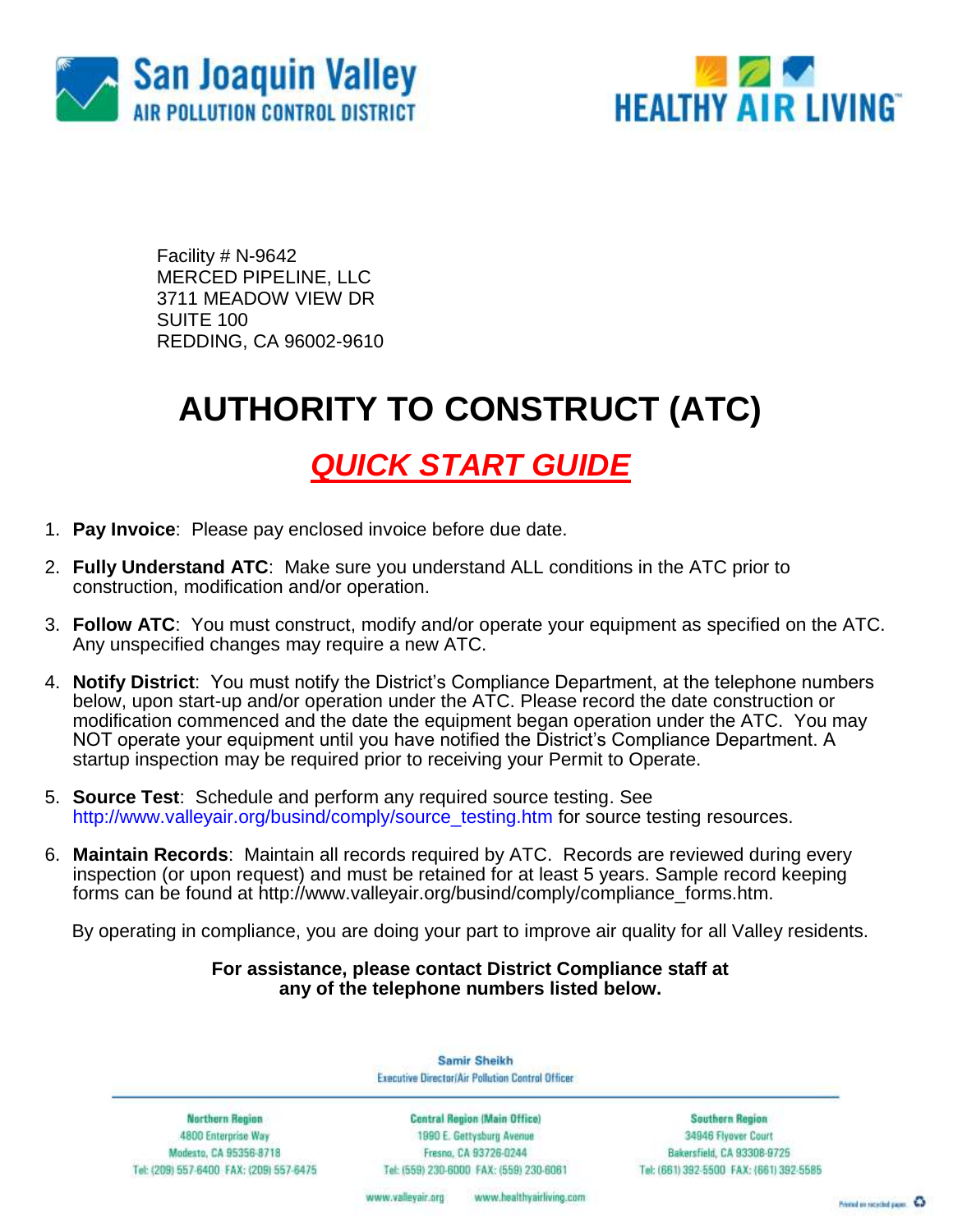



## **AUTHORITY TO CONSTRUCT**

**LEGAL OWNER OR OPERATOR:** MERCED PIPELINE, LLC **MAILING ADDRESS:** 3711 MEADOW VIEW DR

SUITE 100 REDDING, CA 96002-9610

**LOCATION:** 1550 RAHILLY RD MERCED, CA 95341

#### **EQUIPMENT DESCRIPTION:**

BIOGAS CLEANUP PLANT CONSISTING OF H2S ACTIVATED CARBON ADSORPTION, CO2 MEMBRANE REMOVAL SYSTEM, AND 116.4 MMBTU/HR BACKUP FLARE

### **CONDITIONS**

- 1. ATC N-9642-1-0 is hereby cancelled. [District Rule 2201]
- 2. All equipment shall be maintained in good operating condition and shall be operated in a manner to minimize emissions of air contaminants into the atmosphere. [District Rule 2201]
- 3. The exhaust stack shall vent vertically upward . The vertical exhaust flow shall not be impeded by a rain cap (flapper ok), roof overhang, or any other obstruction. [District Rule 4102]
- 4. No air contaminant shall be released into the atmosphere which causes a public nuisance. [District Rule 4102]
- 5. Particulate matter emissions shall not exceed 0.1 grains/dscf in concentration. [District Rule 4201]
- 6. No air contaminant shall be discharged into the atmosphere for a period or periods aggregating more than three minutes in any one hour which is as dark as, or darker than, Ringelmann 1 or 20% opacity. [District Rule 4101]
- 7. The raw biogas treatment system shall be maintained in proper operating condition at all times. [District Rule 2201]
- 8. VOC content of the vapor processed through biogas treatment system shall not exceed 10% by weight. Permittee shall sample and record the VOC content of the vapor at least once every 12 months. The sample shall be taken on the main vapor line after all individual vapor streams are combined and prior to the sulfur scrubbers. [District Rules 1070 and 2201]

#### CONDITIONS CONTINUE ON NEXT PAGE

**YOU MUST NOTIFY THE DISTRICT COMPLIANCE DIVISION AT (209) 557-6400 WHEN CONSTRUCTION IS COMPLETED AND PRIOR TO OPERATING THE EQUIPMENT OR MODIFICATIONS AUTHORIZED BY THIS AUTHORITY TO CONSTRUCT.** This is NOT a PERMIT TO OPERATE. Approval or denial of a PERMIT TO OPERATE will be made after an inspection to verify that the equipment has been constructed in accordance with the approved plans, specifications and conditions of this Authority to Construct, and to determine if the equipment can be operated in compliance with all Rules and Regulations of the San Joaquin Valley Unified Air Pollution Control District. Unless construction has commenced pursuant to Rule 2050, this Authority to Construct shall expire and application shall be cancelled two years from the date of issuance. The applicant is responsible for complying with all laws, ordinances and regulations of all other governmental agencies which may pertain to the above equipment.

Samir Sheikh, Executive Director / APCO

 $\mu$ 

Brian Clements, Director of Permit Services N-9642-1-1 : Mar 25 2021 8:00AM -- EDGEHILR : Joint Inspection NOT Required

Northern Regional Office • 4800 Enterprise Way • Modesto, CA 95356-8718 • (209) 557-6400 • Fax (209) 557-6475

**PERMIT NO:** N-9642-1-1 **ISSUANCE DATE:** 03/25/2021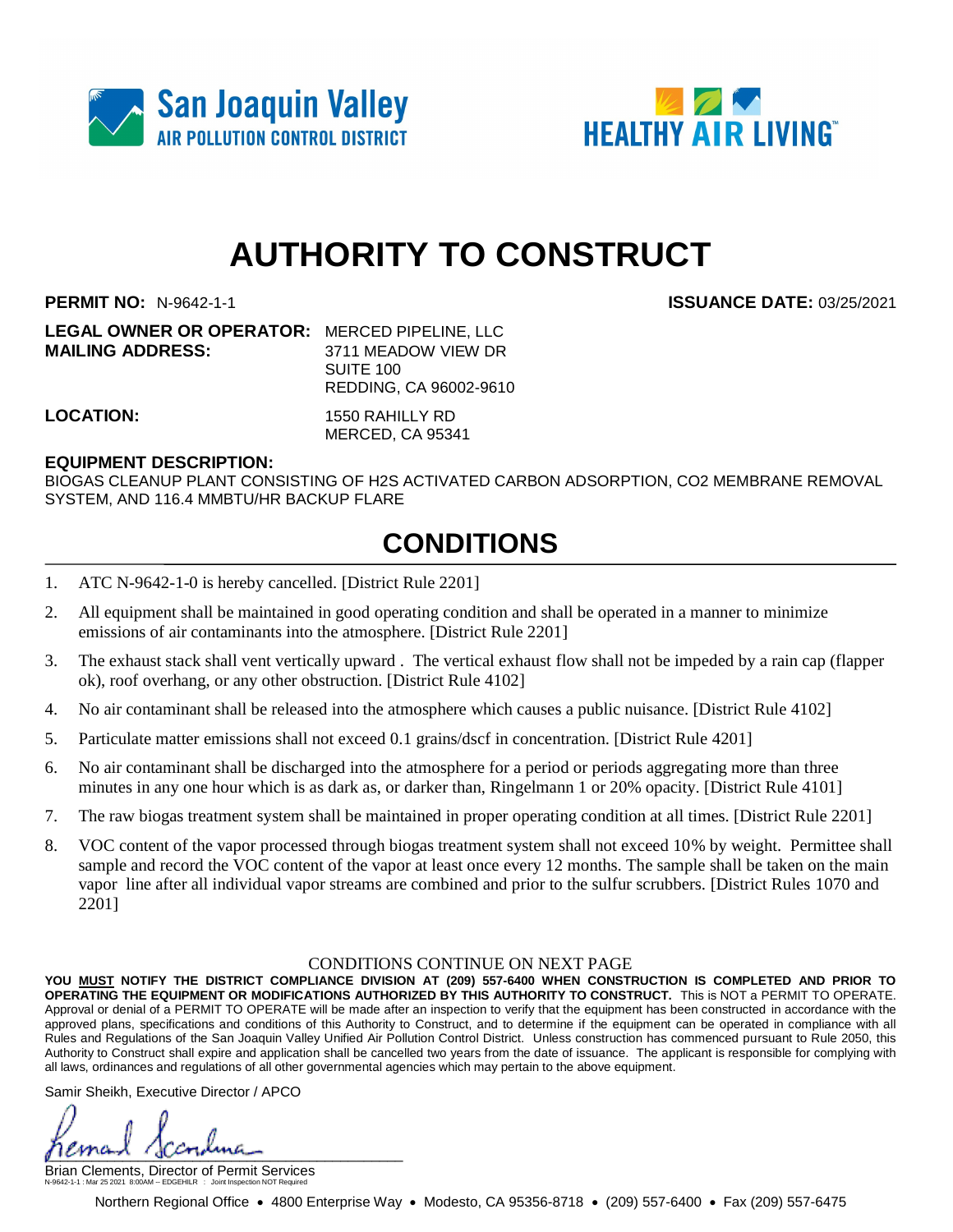- 9. The VOC content by weight percent (wt.%) shall be determined using American Society of Testing and Materials (ASTM) D1945 for gases and South Coast Air Quality Management District (SCAQMD) Method 304-91 or the latest revision of ASTM Method E168, E169 or E260 for liquids. [District Rule 4401]
- 10. Activated carbon VOC control device shall be at least 95% efficient in controlling the VOCs from the raw biogas. [District Rule 2201]
- 11. Flare shall only be used for 1), combustion of offspec product gas from CO2 removal step, 2), combustion of gas from the activated carbon exhaust due to lack of biogas cleanup facility capacity, maintenance, or unexpected biogas cleanup facility downtime, and 3), depressurization of the biogas cleanup facility during shutdown for maintenance. There shall be no ongoing flaring. [District Rule 2201]
- 12. Flare shall operate smokelessly with no discharge into the atmosphere of an air contaminant aggregating more than three minutes in any one hour which is as dark as, or darker than, Ringelmann 1/4 or 5% opacity. [District Rule 2201]
- 13. A flame shall be present at all times whenever combustible gases are vented through the flare. [District Rules 2201 and 4311]
- 14. Except for flares equipped with a flow-sensing ignition system, a heat sensing device such as a thermocouple, ultraviolet beam sensor, infrared sensor, or an alternative equivalent device, capable of continuously detecting at least one pilot flame or the flare flame is present shall be installed and operated. [District Rules 2201 and 4311]
- 15. Flares that use flow-sensing automatic ignition systems and which do not use a continuous flame pilot shall use purge gas for purging. [District Rule 4311]
- 16. Open flares (air-assisted, steam-assisted, or non-assisted) in which the flare gas pressure is less than 5 psig shall be operated in such a manner that meets the provisions of 40 CFR 60.18. The requirements of this section shall not apply to Coanda effect flares. [District Rule 4311]
- 17. The flare shall be equipped with an operational, non-resettable, totalizing mass or volumetric fuel flow meter or other District-approved alternative method to determine the quantity of gas flared. [District Rule 2201]
- 18. Flaring shall not exceed either of the following limits: 333.33 MMBtu/day and 58,200 MMBtu/yr (equivalent to 500 hours operation per calendar year). [District Rules 2201 and 4102]
- 19. Emissions from the flare shall not exceed any of the following limits: 0.068 lb-NOx/MMBtu, 0.008 lb-PM10/MMBtu, 0.31 lb-CO/MMBtu, or 0.006 lb-VOC/MMBtu. [District Rule 2201]
- 20. Sulfur concentration of flared gas shall not exceed 50 ppmv. [District Rule 2201]
- 21. The permittee may utilize an averaging period of up to 24 hours in length for demonstration of compliance with the flared gas sulfur content limit. [District Rules 2201 and 4801]
- 22. Flared gas sulfur content analysis shall be performed within 60 days of initial startup operation, and at least once every 12 months thereafter, using EPA Method 11 or EPA Method 15, as appropriate. Records of the flared gas sulfur content analysis shall be maintained and provided to the District upon request. [District Rule 2201]
- 23. The sulfur content of the flared gas shall be monitored and recorded at least once every calendar quarter in which a flared gas sulfur content analysis is not performed. If quarterly monitoring shows a violation of the sulfur content limit of this permit, monthly monitoring will be required until six consecutive months of monitoring show compliance with the sulfur content limit. Once compliance with the sulfur content limit is shown for six consecutive months, then the monitoring frequency may return to quarterly. Monitoring shall not be required during periods in which the flare does not operate. [District Rule 2201]
- 24. Monitoring of the flared gas sulfur content shall be performed using gas detection tubes calibrated for H2S; a Testo 350 XL portable emission monitor; a continuous fuel gas monitor that meets the requirements specified in SCAQMD Rule 431.1, Attachment A; District-approved source test methods, including EPA Method 15, ASTM Method D1072, D4084, and D5504; District-approved in-line H2S monitors; or an alternative method approved by the District. Prior to utilization of in-line monitors to demonstrate compliance with the flared gas sulfur content limit of this permit, the permittee shall submit details of the proposed monitoring system, including the make, model, and detection limits, to the District and obtain District approval for the proposed monitor(s). [District Rule 2201]